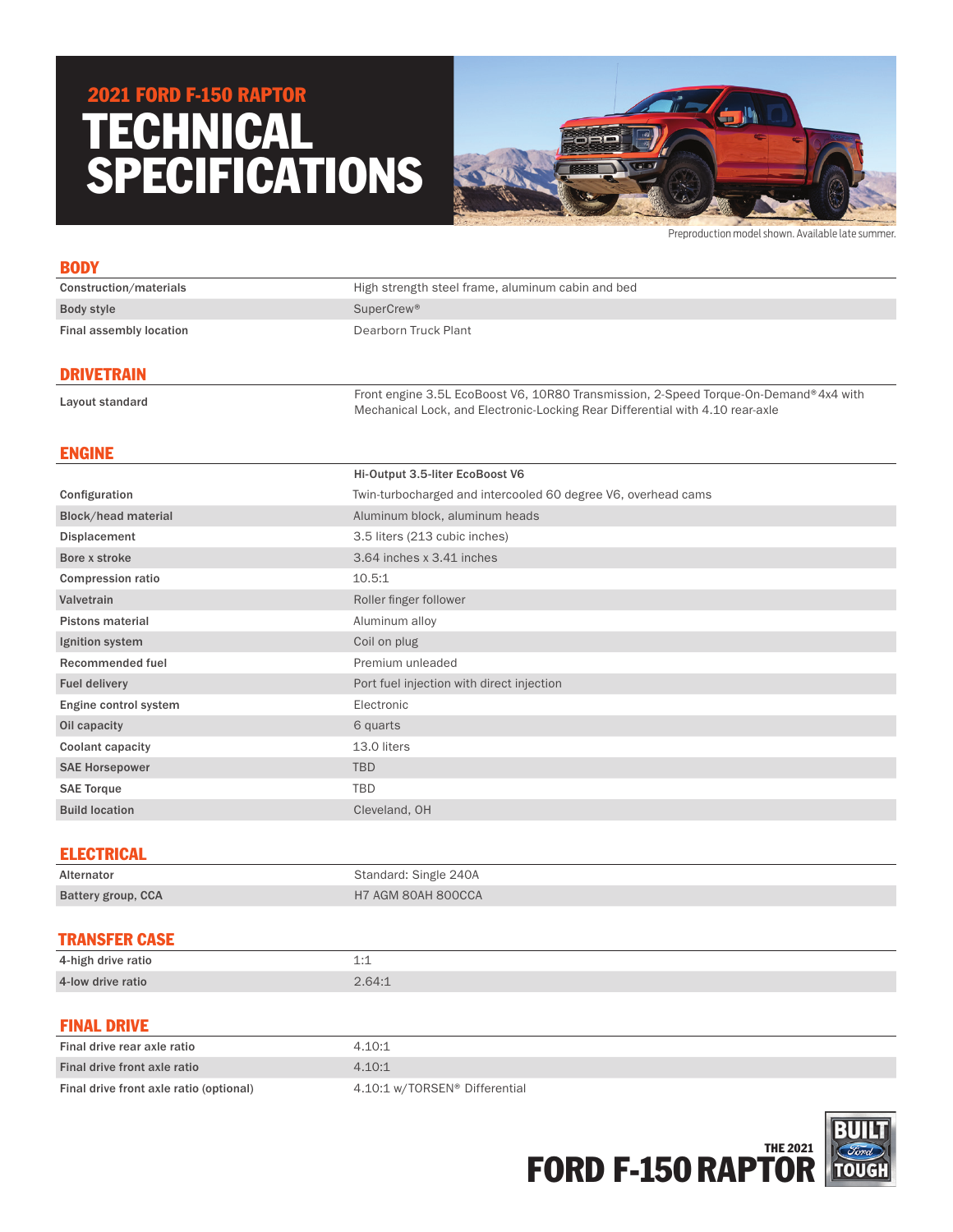# **TRANSMISSION**

|                    | 10-Speed SelectShift <sup>®</sup> Automatic            |                                           |
|--------------------|--------------------------------------------------------|-------------------------------------------|
| Configuration      | Electronically controlled hydraulic 10 speed automatic |                                           |
| <b>Gear Ratios</b> | First                                                  | 4.69                                      |
|                    | Second                                                 | 2.98                                      |
|                    | <b>Third</b>                                           | 2.14                                      |
|                    | Fourth                                                 | 1.76                                      |
|                    | <b>Fifth</b>                                           | 1.52                                      |
|                    | Sixth                                                  | 1.27                                      |
|                    | Seventh                                                | $\mathbf 1$                               |
|                    | Eighth                                                 | 0.85                                      |
|                    | Ninth                                                  | 0.69                                      |
|                    | Tenth                                                  | 0.63                                      |
|                    | Reverse                                                | 4.86                                      |
|                    | Cooling                                                | Warm up unit with thermostatic fin cooler |

## **SUSPENSION**

| Front configuration                | Independent double-wishbone with coil-over shock and cast aluminum lower control arm                                                                                                                                              |
|------------------------------------|-----------------------------------------------------------------------------------------------------------------------------------------------------------------------------------------------------------------------------------|
| Front shock absorber type/diameter | High-output, gas-pressurized, electronically controlled, continuously variable compression<br>damping FOX Racing Shox™, 3.1-inch damper, 0.875-inch rod diameter (standard), 1.0-inch<br>rod diameter with optional 37-inch tires |
| Rear configuration                 | 5-link coil with Panhard rod                                                                                                                                                                                                      |
| Front suspension travel            | 14.0-inch (standard), 13.0-inch (w/optional 37-inch tires)                                                                                                                                                                        |
| Rear shock absorber type/diameter  | High-output, gas-pressurized, electronically controlled, continuously variable compression<br>damping FOX Racing Shox™, 3.1-inch damper, 0.875-inch rod diameter                                                                  |
| Rear suspension travel             | 15.0-inch (standard), 14.1-inch (w/optional 37-inch tires)                                                                                                                                                                        |
|                                    |                                                                                                                                                                                                                                   |

### STEERING

| _____<br>Type | Electric power-assisted<br>.  |
|---------------|-------------------------------|
| Ratio         | 170.1<br>$\bot$ $\bot$ $\bot$ |

## BRAKES

| Front type                              | Power anti-lock vented disc           |
|-----------------------------------------|---------------------------------------|
| Booster type                            | Electronically controlled brake boost |
| Front rotor diameter/thickness/material | 350 x 34mm Nitro Tough iron           |
| Front caliper configuration             | 2 x 51mm sliding caliper              |
| Front pad material                      | FER9213                               |
| Front swept area                        | $51,547$ mm <sup>2</sup>              |
| Rear type                               | Power anti-lock vented disc           |
|                                         |                                       |
| Rear rotor diameter/thickness/material  | 336 x 20mm Nitro Tough iron           |
| Rear caliper configuration              | 1 x 54mm sliding eiPB                 |
| Rear pad material                       | GA9105                                |
| Rear swept area                         | 40,998mm <sup>2</sup>                 |
| Parking/Emergency Brake                 | 25.5 kN electronic parking brake      |

# FUEL CAPACITY

SuperCrew® 36 gallons

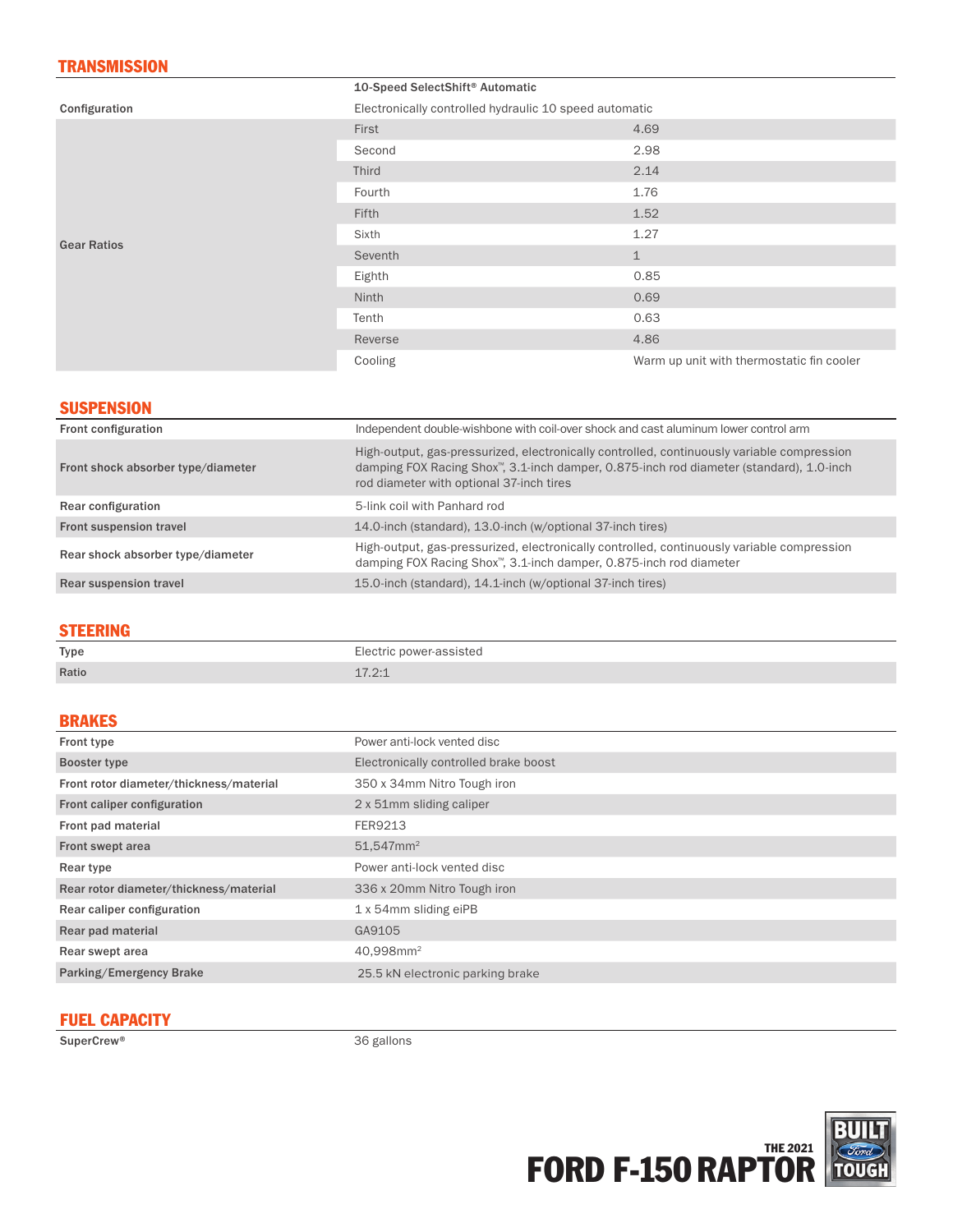## SAFETY/CONTROL SYSTEMS

| ABS/Stability control | Four-Wheel Anti-Lock Brakes, AdvanceTrac® with Roll Stability Control™ (RSC®)                                                                                |
|-----------------------|--------------------------------------------------------------------------------------------------------------------------------------------------------------|
| Airbags               | Front, driver and passenger<br>Front, driver and passenger seat-mounted side<br>Safety Canopy <sup>®</sup> side curtains<br>Front, driver and passenger knee |
| Chassis safety        | Tire Pressure Monitoring System (TPMS), SOS Post-Crash Alert System <sup>™</sup>                                                                             |

## WHEELS AND TIRES

| <b>LIGHTING</b> |                                                                                                                                                                                                                                                                                                                                                                                      |
|-----------------|--------------------------------------------------------------------------------------------------------------------------------------------------------------------------------------------------------------------------------------------------------------------------------------------------------------------------------------------------------------------------------------|
| Spare           | Full-size matching spare wheel and tire                                                                                                                                                                                                                                                                                                                                              |
| Optional        | 17 x 8.5 inch forged aluminum bead-lock capable wheels - Matte Black 10 painted wheel with<br>Magnetic painted ring, LT315/70 R17 BFGoodrich® All-Terrain T/A® KO2 Tires Load Range "C"-113T<br>17 x 8.5 inch unique pattern forged aluminum bead-lock capable wheels - Magnetic painted<br>wheel and ring, 37x12.50R17LT BFGoodrich® All-Terrain T/A® KO2 Tires Load Range "C"-116S |
| <b>Standard</b> | 17 x 8.5 inch cast aluminum wheels with bright machined face and Magnetic painted pockets,<br>LT315/70 R17 BFGoodrich® All-Terrain T/A® KO2 Tires Load Range "C"-113T                                                                                                                                                                                                                |

| Headlamps        | Standard LED Quad Beam Headlamp with Daytime Running Lamp, or optional Adaptive LED<br>Projector with Automatic Leveling and Dynamic Bending and Daytime Running Lamp                                    |
|------------------|----------------------------------------------------------------------------------------------------------------------------------------------------------------------------------------------------------|
| <b>Taillamps</b> | LED taillamps                                                                                                                                                                                            |
| Aux              | Daytime running lamps, cargo lamp, integrated marker lights, tailgate LED, LED side-mirror<br>spotlights, LED cargo box lights, Rigid™ Brand LED fog lamps & off-road driving lamp<br>package (optional) |

## EXTERIOR DIMENSIONS (INCHES UNLESS OTHERWISE NOTED)

|                         | SuperCrew® with 35-inch tires | SuperCrew <sup>®</sup> with 37-inch tires |
|-------------------------|-------------------------------|-------------------------------------------|
| Wheelbase               | 145.4                         | 145.4                                     |
| Overall length          | 232.6                         | 232.6                                     |
| Overall width           | 96.0                          | 96.0                                      |
| Width w/o mirrors       | 86.6                          | 86.6                                      |
| Overall height          | 79.8                          | 80.7                                      |
| Track width, front      | 74.0                          | 74.3                                      |
| Track width, rear       | 73.6                          | 73.9                                      |
| <b>Ground clearance</b> | 12.0                          | 13.1                                      |
| Approach angle          | $31.0^\circ$                  | $33.1^\circ$                              |
| Departure angle         | $23.9^\circ$                  | $24.9^\circ$                              |
| Breakover angle         | $22.7^{\circ}$                | $24.4^{\circ}$                            |
| Open tailgate to ground | 37.0                          | 37.8                                      |

# INTERIOR DIMENSIONS (INCHES UNLESS OTHERWISE NOTED)

|                              | <b>SuperCrew®</b> |
|------------------------------|-------------------|
| <b>Seating</b>               | Five              |
| Front headroom               | 40.8              |
| <b>Maximum front legroom</b> | 43.9              |
| Front shoulder room          | 66.7              |
| Front hip room               | 62.5              |
| Rear headroom                | 40.4              |
| Maximum rear legroom         | 43.6              |
| Rear shoulder room           | 66.0              |
| Rear hip room                | 62.6              |